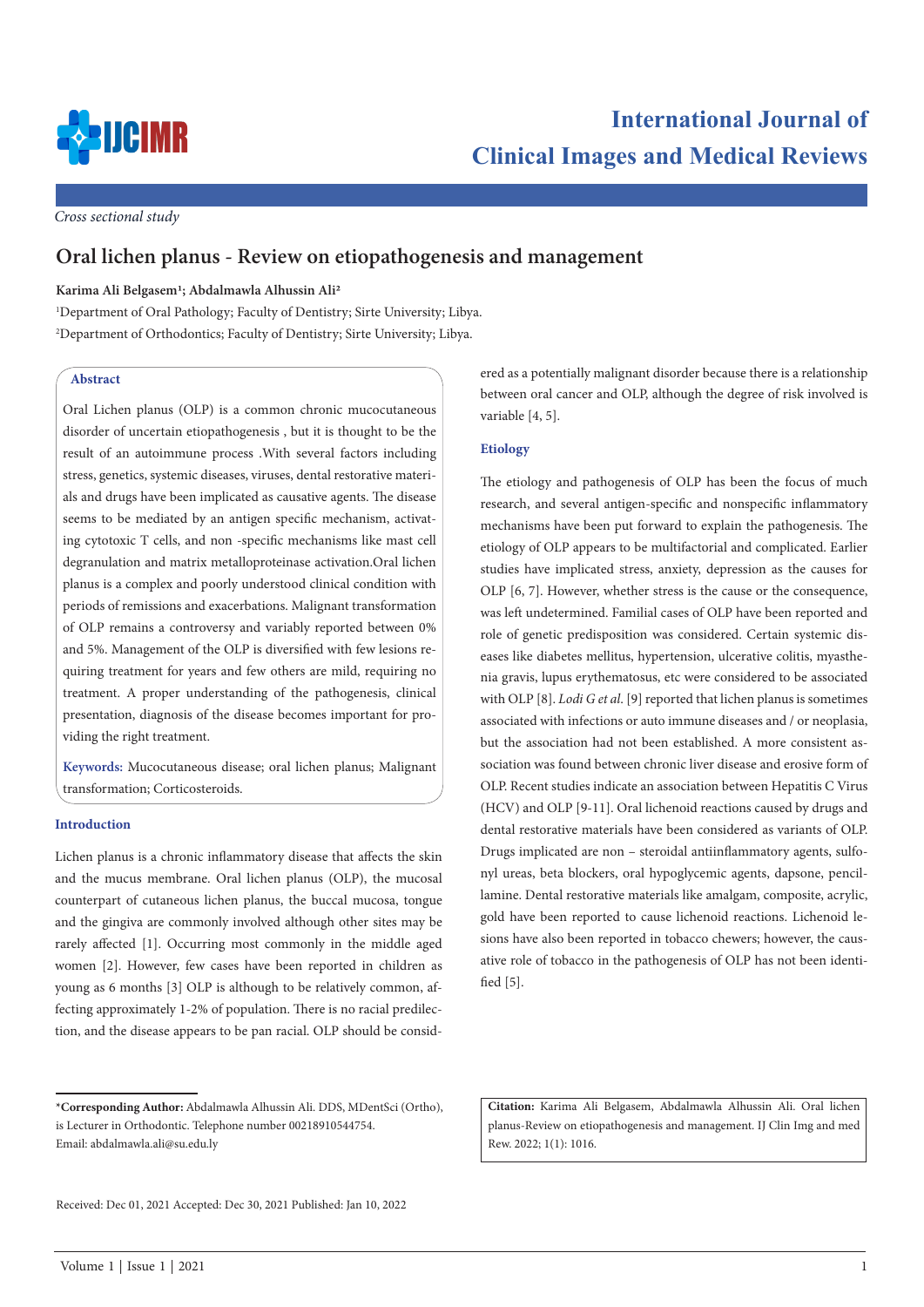## **Pathogenesis**

OLP is caused by cluster of differentiation 8 (CD-8) cell mediated damage to the basal keratinocytes leading to apoptosis. The antigen inciting the cytotoxic T cells could be any of the above mentioned factors including stress, chronic liver disease, HCV virus, dental restorative materials and/or drugs [5]. The main event in the pathogenesis appears to be increased production of cytokines leading to the recruitment of Langerhans cells and clonal expansion of cytotoxic cells. Langerhans cells produce increased amounts of interferon-alpha (IFN - α), which further activates cytotoxic cell mediated apoptosis, via the keratinocyte caspase cascade [1, 12]. Intercellular adhesion molecules enhance the attraction of cytotoxic T cells. Interferon –γ production increases the apoptosis through the up regulation of p53 and matrix metallo proteinase-1 (MMP-1) [1]. Non specific mechanisms like mast cell degranulation and MMP -1 activation further aggravate the T cell accumulation, basement membrane disruption by mast cell proteases and keratinocyte apoptosis (triggered by basement membrane disruption). The chronicity of the OLP lesions might be partly explained by the fact that the basement membrane disruption triggers keratinocyte apoptosis and apoptotic keratinocytes are unable to repair the breach in basement membrane [12].

### **Clinical features of oral lichen planus**

The clinical picture of OLP varies from small barely visible fine white lesions to large areas that can affect the entire oral mucosa. The symptoms are variable, ranging from no symptoms to severe intraoral pain. About two-thirds of the patients describe a burning sensation and pain in the area of the oral mucosa, which leads to difficulties and restrictions in eating, speaking and swallowing .Natural courses of OLP usually involve active disease phases and periods of remission. Periods of exacerbation are generally associated with psychological stress and anxiety and during this time there is increased erythema or ulceration with increased pain and sensitivity. According to Andreasen's clinical classification, reticular, papular, plaque, atrophic, erosive-ulcerative and bullous forms can be distinguished [4]. The reticular form (**Figure 1**) is the most common type. It clinically presents as papules and plaques with interlacing white keratotic lines (wickham's striae) surrounded by an erythematous border. Wickham's striae are usually bilateral and seen on buccal mucosa, mucobuccal fold, gingiva and rarely on palate, tongue and lips. This type is reportedly more common in males than females and it is usually asymptomatic [13] Atrophic/ erythematous and erosive/ulcerative (**Figure 2**) lesions are symptomatic. Symptoms include mucosal sensitivity, burning sensation and continuous debilitating pain. OLP involving the gingiva is termed as "desquamative gingivitis" (**Figure 3**) which clinically manifest as afiery red erythema of attached gingiva. Plaque-like This type shows whitish homogeneous irregularities similar to leukoplakia; it mainly involves the dorsum of the tongue and the mucosa of the cheek (**Figure 4**). OLP lesions which are associated with patchy brown melanin deposits in the oral mucosa are termed as inflammatory melanosis [12].



**Figure 1:** Reticular form of oral lichen planus [4].



**Figure 2:** Erosive form of oral lichen planus [4].



Figure 3: Desquamative gingivitis OLP [4].



**Figure 4:** Atrophic and plaque-like OLP [4].

#### **Diagnosis**

The characteristic clinical aspects of OLP (symmetry, bilateral distribution) are thought by some researchers to be sufficient to make a correct diagnosis especially if there are classic skin lesions present. However, an oral biopsy with histopathologic study is usually recommended to confirm the clinical diagnosis and mainly to exclude dysplasia and malignancy [5]. The classic histopathologic features of OLP include liquefactive degeneration of the basal cell accompanied by apoptosis of the keratinocytes, a dense band-like lymphocytic infiltrate at the interface between the epithelium and the connective tissue, focal areas of hyperkeratinized epithelium and occasional areas of atrophic epithelium where the rete pegs may be shortened and pointed (a characteristic known as saw tooth rete pegs). Eosinophilic colloid bodies (Civatte bodies), which represent degenerating keratinocytes, are often visible in the lower half of the surface epithelium (**Figure**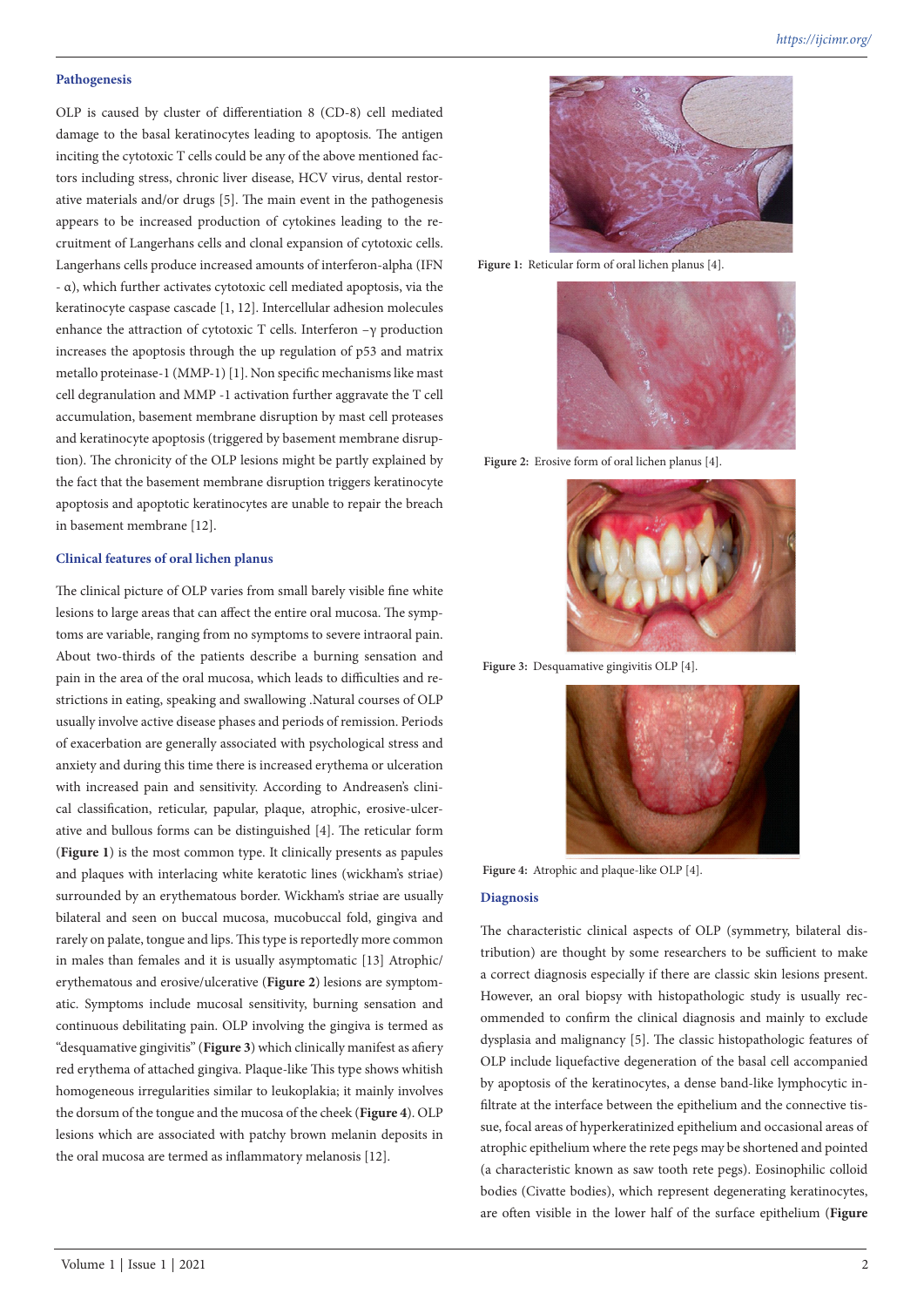**5a, b**). The histopathologic assessment of OLP has been described as a subjective and insufficiently reproducible process and in about 50% of OLP cases, there is a lack of clinicopathologic correlation in the diagnostic assessment of OLP [14] . Gingival LP may be more difficult to diagnose, and direct immunofluorescence of perilesional mucosa may facilitate the diagnosis and exclude other causes such as vesiculobullous diseases . The value of direct immunofluorescence for confirmation of the disease is well accepted, especially with nondiagnostic histopathologic features and for the desquamative gingivitis form of OLP [15].

Direct immunofluorescence studies of OLP have shown a linear pattern and intense positive fluorescence with antifibrogen outlining the basement membrane zone and cytoid-like bodies with positive immunoglobulin M labeling [12, 15]. There are no consistent serological changes associated with OLP but some patients do present an elevated antinuclear antibody (ANA) titer.Although cytological changes may be detected in OLP, the use of exfoliative cytology is not recommended [12]. Some studies show an increased incidence of *C. albicans* infection in patients with OLP. Periodic acid-Schiff (PAS) staining of biopsy specimens and candidal cultures or smears may be performed. The differential diagnosis can include cheek chewing/frictional keratosis, leukoplakia, lichenoid reactions, leukoplakia, lupus erythematous, pemphigus, mucus membrane pemphigoid, para neoplastic pemphigus, erythematous candidiasis and chronic ulcerative stomatitis, Graft vs. host disease [16].



**Figure 5a:** Histopathology of OLP: showin gparakeratosis, band-like subepithelial chronic inflammatory infiltrate, and sawtooth rete ridges (**H&E,X100**).



**Figure 5b:** High-power photomicrograph showing several colloid bodies and liquefactive. degeneration of basal keratinocytes (**H&E, X200**).

#### **Diagnosis**

The characteristic clinical aspects of OLP (symmetry, bilateral distribution) are thought by some researchers to be sufficient to make a correct diagnosis especially if there are classic skin lesions present . However, an oral biopsy with histopathologic study is usually recommended to confirm the clinical diagnosis and mainly to exclude dysplasia and malignancy [5]. The classic histopathologic features of OLP include liquefactive degeneration of the basal cell accompanied by apoptosis of the keratinocytes, a dense band-like lymphocytic infiltrate at the interface between the epithelium and the connective tissue, focal areas of hyperkeratinized epithelium and occasional areas of atrophic epithelium where the rete pegs may be shortened and pointed (a characteristic known as saw tooth rete pegs). Eosinophilic colloid bodies (Civatte bodies), which represent degenerating keratinocytes, are often visible in the lower half of the surface epithelium (**Figure 5a,b**) .

The histopathologic assessment of OLP has been described as a subjective and insufficiently reproducible process and in about 50% of OLP cases, there is a lack of clinicopathologic correlation in the diagnostic assessment of OLP [14] . Gingival LP may be more difficult to diagnose, and direct immunofluorescence of perilesional mucosa may facilitate the diagnosis and exclude other causes such as vesiculobullous diseases. The value of direct immunofluorescence for confirmation of the disease is well accepted, especially with nondiagnostic histopathologic features and for the desquamative gingivitis form of OLP [15]. Direct immunofluorescence studies of OLP have shown a linear pattern and intense positive fluorescence with antifibrogen outlining the basement membrane zone and cytoid-like bodies with positive immunoglobulin M labeling [12, 15]. There are no consistent serological changes associated with OLP but some patients do present an elevated antinuclear antibody (ANA) titer.Although cytological changes may be detected in OLP, the use of exfoliative cytology is not recommended [12]. Some studies show an increased incidence of C. albicans infection in patients with OLP. Periodic acid-Schiff (PAS) staining of biopsy specimens and candidal cultures or smears may be performed. The differential diagnosis can include cheek chewing/frictional keratosis, leukoplakia, lichenoid reactions, leukoplakia, lupus erythematous, pemphigus, mucus membrane pemphigoid, para neoplastic pemphigus, erythematous candidiasis and chronic ulcerative stomatitis, Graft vs. host disease [16].



**Figure 5a:** Histopathology of OLP: showin gparakeratosis, band-like subepithelial chronic inflammatory infiltrate, and sawtooth rete ridges (**H&E,X100**).



**Figure 5b:** High-power photomicrograph showing several colloid bodies and liquefactive degeneration of basal keratinocytes (**H&E, X200**).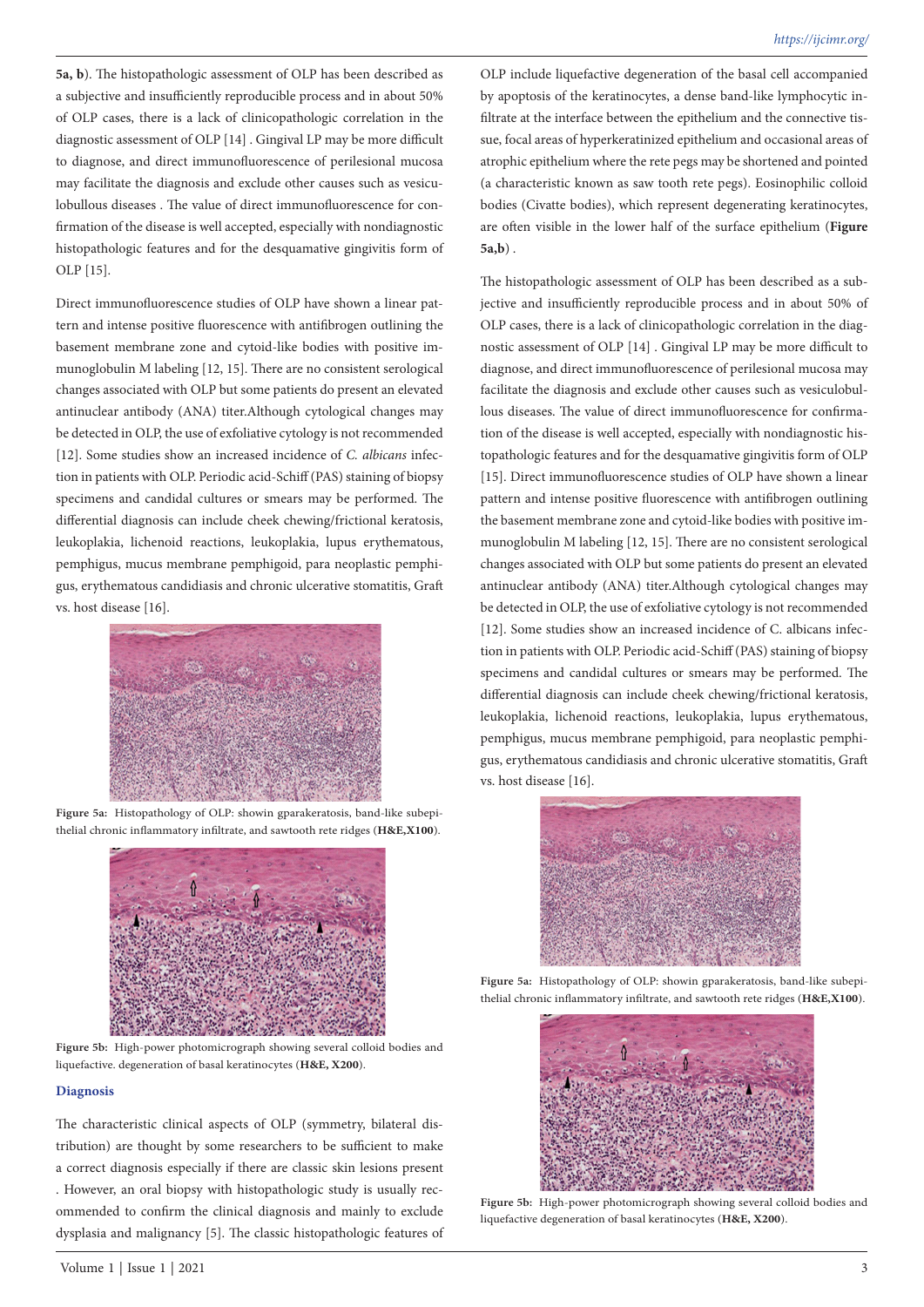### **Malignant Potential of OLP**

Malignant transformation of OLP remains a very controversial issue [17]. At least some reported cases diagnosed originally as OLP on clinical and/or histological grounds were probably epithelial dysplasia (lichenoid dysplasia) that progressed subsequently to overt squamous cell carcinoma (SCC) .The OLP lesions are consistently more persistent than the dermal lesions and have been reported to carry a risk of malignant transformation to oral squamous cell carcinoma (OSCC) of 1-2% (reported range of malignant transformation 0- 12.5%) [18]. Erythroplastic lesions may also occur in OLP.

They develop in approximately 1% of the patients and are sharp with slight reddish depressions. In most cases, malignant transformation to carcinoma in situ (28.5%) and in micro invasive carcinoma (30-38%) is observed, less frequently stage I and II carcinoma [19].Oral cancercorrelated OLP predisposes to the development of multiple primary metachronous tumors of the oral cavity and of lymph node metastases The metastatic capacity of carcinomas developing in OLP has been addressed by an earlier report by Mignogna et al. [20] who showed that 24% of these patients had detectable lymph node metastases at the time of diagnosis. In their more recent work, the same authors [16] reported that 94% of 97 neoplastic events observed were TisN0M0 or T1N0M0 (intraepithelial neoplasia or microinvasive carcinoma <1 mm) and 6% were stage III (three tumors) or IV (three tumors).

## **Management of OLP:**

The principal aims of current OLP therapy are the resolution of painful symptoms, oral mucosal lesions, the reduction of the risk of oral cancer, and the maintenance of good oral hygiene. Eliminate the local exacerbating factors as preventive measures. Up to now different therapies are described for OLP including drug therapy, surgery, psoralen with ultraviolet light A (PUVA), and laser. Use of novel drug therapy is the most common method for treatment of OLP. Different drugs have been used in the form of topical and systemic application for the treatment of OLP [21]. Drugs used in topical form are corticosteroids, immunosuppressives, retinoids, and immunomodulators. Drugs which are used systemically are thalidomide, metronidazole, griseofulvin, and hydroxychloroquine, some retinoids and corticosteroids. Small and accessible erosive lesions located on the gingiva and palate can be treated by the use of an adherent paste in the form of a custom tray, which allows for accurate control over the contact time and ensures that the entire lesional surface is exposed to the drugs [22]. Surgical excision, cryotherapy, CO 2 laser, and ND:YAG laser have all been used in the treatment of OLP. In general, surgery is reserved to remove high-risk dysplastic areas. Photo chemotherapy, a new method in which clinician uses ultraviolet A (UVA) with wavelengths ranging from the 320 to 400 nm, after the injection of psoralen is also used. Relaxation, meditation and hypnosis have positive impact on many cutaneous diseases and help to calm and rebalance the inflammatory response which can ameliorate inflammatory skin disorders [23].

#### **Follow-up:**

Patient follow-up ranging from every 2 months to annually is accepted

as part of long-term care for patients with OLP largely to screen for changes that may indicate malignant transformation [16]. More frequent examinations are recommended for patients with OLL with dysplasia [5]. If changes are noted in a lesion at follow-up visits, then an additional biopsy or biopsies should be performed and the follow-up intervals shortene. For those OLP patients who develop OSSC, **Mignogna et al.** [20] proposed the strict followup of patients with oral and neck examinations every 2 months during the 5- to 9-month period after the diagnosis of oral carcinoma, when the risk of metastasis or second primary tumor is maximum.

#### **Conclusion**

OLP is a very common oral dermatitis and is one of the most frequent mucosal pathoses encountered by dental practitioners. Interaction of various factors is probably responsible for the initiation, aggravation and persistence of OLP. The current treatment modalities are not only inadequate in treating all patients and preventing recurrences, but also have significant side effects. It is imperative that the lesion is identified precisely and proper treatment be administered at the earliest. A proper understanding of the pathogenesis, clinical presentation, diagnosis of the disease becomes important for providing the right treatment, thus significantly reducing the morbidity of OLP patients.

#### **References**

1. Carazzo M, Thorpe R. Oral lichen planus: a review. Minerva Stomatol. 2009; 58:519.

2. Femiano F, Scully C. Functions of the cytokines in relation oral lichen planus-hepatitis C. Med Oral Patol Oral Cir Bucal. 2005; 10:E40- 4.

3. Strauss R, Fattore L, Soltani K. The association of mucocutaneous lichen planus and chronic liver disease. Oral Surg Oral Med Oral Pathol. 1989; 68:406.

4. Andreasen J. Oral lichen planus. 1. A clinical evaluation of 115 cases.Oral Surg Oral Med Oral Pathol. 1968; 25:31-42.

5. Ismail SB, Kumar SK, Zain RB. Oral lichen planus and Lichenoid reactions; Etiopathogenesis, diagnosis, management and malignant transformation. J Oral Sci. 2007; 49:89-106.

6. Mc Cartan BE. Psychological factors associated with oral lichen planus J Oral Pathol Med. 1995; 24:273-5.

7. Scully C, Potts A, Hamburger J, Wiesenfeld D, McKee J el Kom M. Lichen planus and liver disease: how strong is the association. J Oral Pathol. 1985; 14:224-6

8. Lozada- Nur F, Miranda C. Oral lichen planus: epidemiology, clinical characteristics and associated diseases. Semin Cutan Med Surg. 1997; 16:273-7.

9. Lodi G, Giuliani M, Majorana A, Sardella A, Bez C, Demarosi F, et al. Lichen planus and hepatitis C virus: A multicentre study of patients with oral lesions and a systematic review. Br J Dermatol. 2004; 15:1172-81.